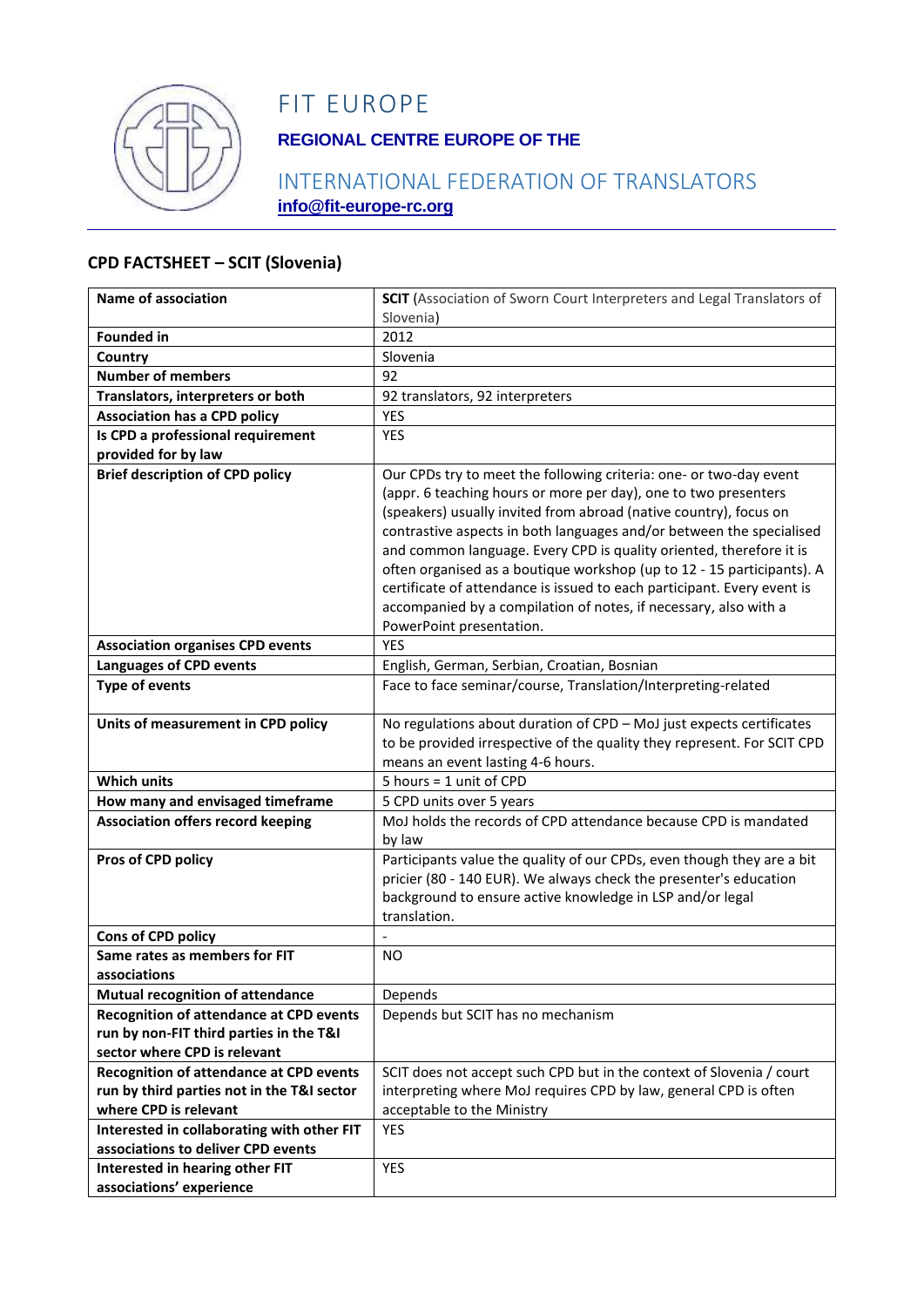

# FIT EUROPE

# **REGIONAL CENTRE EUROPE OF THE**

### INTERNATIONAL FEDERATION OF TRANSLATORS **info@fit-europe-rc.org**

| Interested in identifying and exchanging  | YES                                                                                                                                        |
|-------------------------------------------|--------------------------------------------------------------------------------------------------------------------------------------------|
| best practices and how                    | Prepare a list of topics that are universal to the profession, a list of                                                                   |
|                                           | topics that are always interesting. What that list might cover will                                                                        |
|                                           | probably vary from country to country. What one sees as                                                                                    |
|                                           | interesting/basic may not be seen by as interesting by others/basic                                                                        |
|                                           | but it should be possible to prepare a broad list. Prepare a list of<br>guidelines about presenters. Very important to focus on presenters |
|                                           | and to get the very best in their fields. The idea is to get people                                                                        |
|                                           | capable of presenting and who understand language, even if they do                                                                         |
|                                           | not necessarily have a language background. CPD should aim to raise                                                                        |
|                                           | level of knowledge to a higher level and create awareness that CPD is                                                                      |
|                                           | important. Associations should put more effort into the preparation                                                                        |
|                                           | side of things - do less -but better quality- CPD. Associations should                                                                     |
|                                           | have tools to distinguish what is quality from what is merely                                                                              |
|                                           | pleasurable / enjoyable to attend.<br>SCIT is opposed to people who sell rubbish or who beat about the                                     |
|                                           | bush in their talks - the presenter should not be an instaguru but                                                                         |
|                                           | someone who conveys real knowledge that is beneficial. Low prices                                                                          |
|                                           | for CPD are a signal of poor quality events usually.                                                                                       |
|                                           | So a common list of the characteristics a presenter should meet is                                                                         |
|                                           | essential.                                                                                                                                 |
|                                           | As to how to bring together associations, some practical examples<br>were given about members of SCIT trying to access training from       |
|                                           | other associations and then being told they could not be provided                                                                          |
|                                           | with certificates because they were not members of the association                                                                         |
|                                           | that provided the training or certificates were not available for that                                                                     |
|                                           | sort of training. So clear up-front information so you know what you                                                                       |
|                                           | are buying.                                                                                                                                |
|                                           | While SCIT tries to get its members to appreciate CPD and the value of                                                                     |
|                                           | knowledge other national associations do not seem to share that. So<br>some general guidelines about how associations should interact with |
|                                           | each other on CPD.                                                                                                                         |
| <b>Harmonisation of CPD across Europe</b> | There is a definite need for common guidelines about CPD across                                                                            |
|                                           | Europe. Guidelines on what is an acceptable length for CPD so we can                                                                       |
|                                           | distinguish what is CPD and what is not. CPD needs to be specialised                                                                       |
|                                           | and focused.<br>If you have a unit of CPD (SCIT prefers 5 hours as 1 unit) then you can                                                    |
|                                           | talk about half units for shorter events or 4 units for a 2-day                                                                            |
|                                           | conference. Not everything should count as CPD. 1 hour introductory                                                                        |
|                                           | webinar is not CPD, but do enough of them on the same topic and it                                                                         |
|                                           | could count as CPD. A very strict definition of what CPD is, is essential                                                                  |
|                                           | to safeguard quality.                                                                                                                      |
|                                           | Definitely need criteria about presenters / speakers. Vetting their                                                                        |
| CPD events that are "approved/certified"  | background is vital to check that they have the skills to teach the CPD.<br>FIT Europe has to play a distinct role for itself in Europe.   |
| by FIT Europe                             | It needs to be quality focused. FIT has a reputation for its events being                                                                  |
|                                           | professional and for good levels of quality at the events. That needs to                                                                   |
|                                           | be preserved.                                                                                                                              |
|                                           | FIT Europe and its associations could reach out and partner with ILLA                                                                      |
|                                           | on issues of legal translation / interpreting.                                                                                             |